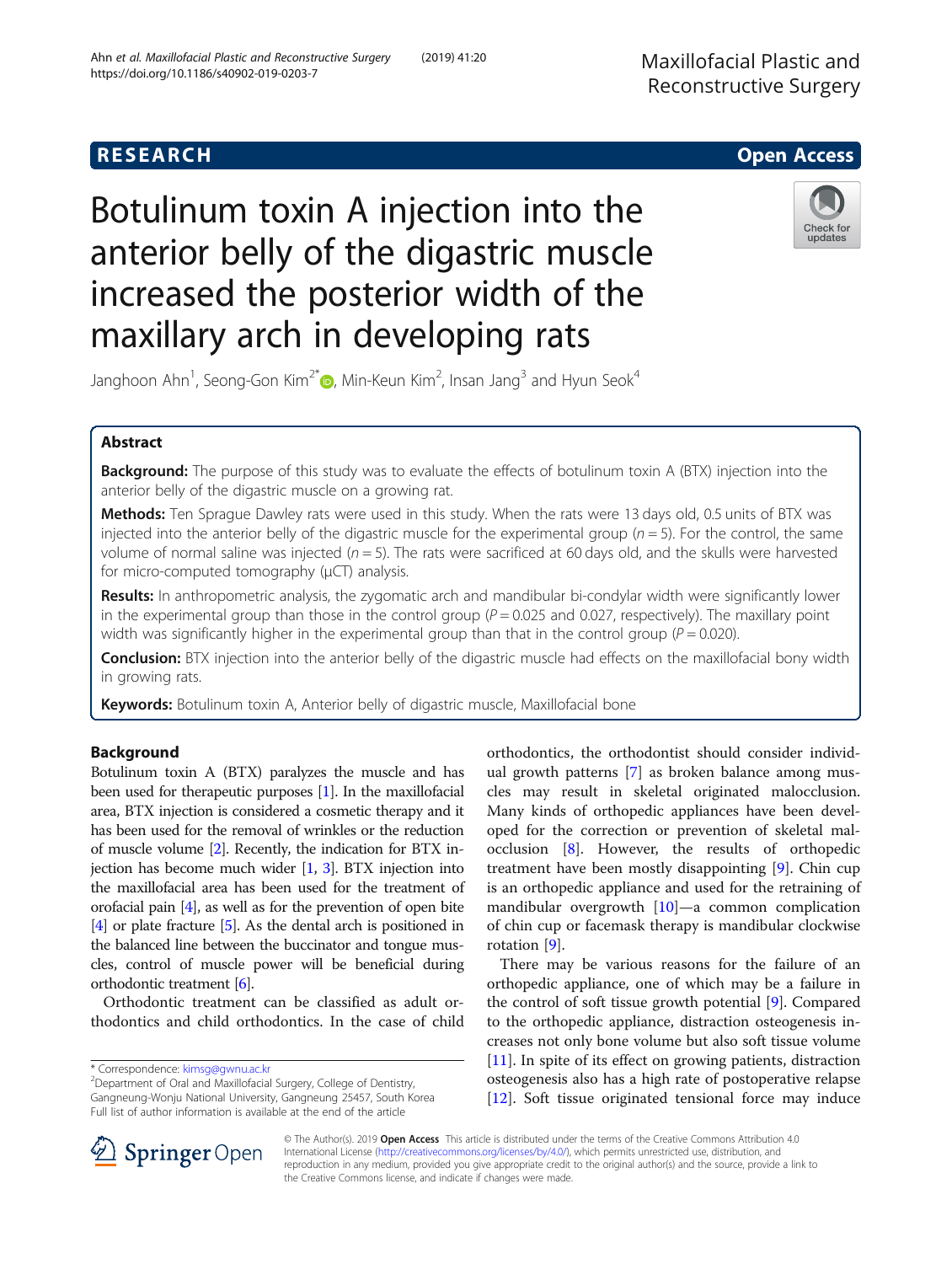appositional bone growth [\[13](#page-6-0)]. In contrast, reduced tensional force by BTX injection may result in reduced bone growth [[14](#page-6-0), [15](#page-6-0)].

The anterior belly of the digastric muscle, as a member of the suprahyoid muscle group, is directly involved in masticatory activity, such as mastication, speech, and swallowing [[16](#page-6-0), [17](#page-6-0)]. The major role of the digastric muscle is in the opening of the mouth and depression of the mandible  $[18]$ . The mandible is rotated in a clockwise direction during opening of the mouth [\[18](#page-6-0), [19\]](#page-6-0). In previous studies, the resection of the digastric muscle was shown to induce the notable changes in the mandible position and growth pattern [\[19](#page-6-0)]. It reduces the bone size and induces the upward positioning of the mandible [\[19](#page-6-0)]. In another study, release of the digastric muscle did not induce a significant change in mandibular length [[20\]](#page-6-0).

In a previous study, BTX injection into the masseter and temporalis muscles in growing rats resulted in reduced mandibular growth in the injected side [\[14,](#page-6-0) [15](#page-6-0)]. However, the effect of BTX injection into the anterior belly of the digastric muscle in growing rats has not been studied before. The aim of this study was to examine the effects of BTX injection into the anterior belly of the digastric muscle in growing rats.

#### Methods

#### Animal experiment and design

This study was approved by the Institutional Animal Care and Use Committee of the Gangneung-Wonju National University, Gangneung, Korea (2016-24). The experimental design and detailed procedure was in accord to our previous publication [\[15\]](#page-6-0). Ten Sprague Dawley rats were used in this study and divided into control and experimental groups, with five rats being used in each group. Fifty units of BTX (Botulax<sup>®</sup> 50, botulinum toxin type A, HUGEL, Chuncheon, Korea) were diluted with 50 ml saline, prepared as 0.5 units per 0.5 ml. When the rats were 13 days old (before puberty), 0.5 unit of BTX was injected into the anterior belly of the digastric muscle of the experimental group  $(n = 5)$ , and 0.5 ml of normal saline (0.9% sodium chloride) was injected into the same muscle in the control group  $(n = 5)$ . All of the rats were injected on the same day and then sacrificed at 60 days old, 47 days after the injection. The skulls were harvested and fixed with formalin solution for micro-computed tomography (μCT) analysis.

#### μCT analysis

The μCT analysis was performed at the Ochang Center of the Korea Basic Science Institute (Ochang, Korea). The skull specimen was taken by an animal PET/CT/SPECT system (Inveon™, Siemens, Malvern, PA, USA). The CT scanner was set to 80 kV voltage for the X-ray tube, 500 μA current for the X-ray source, and 210 ms of exposure time. The detector and the X-ray source were rotated through 360° in 360 rotation steps. The number of calibration exposures was 30. The system magnification was performed over 30.7 mm of the axial field of view (FOV) and over 30.7 mm of the transaxial FOV. The scanned images were reconstructed by Inveon Research Workplace Software (Siemens Healthcare). The structure of the skulls was showed in reconstructed three-dimensional images.

### The anthropometric points of maxillofacial bone and measurement of the distance

The anthropometric points were chosen, and the definition of each point was explained in Fig. [1.](#page-2-0) The condylion (Cd), gnathion (Gn), gonion (Go), coronoid notch (Co), antegonial notch, menton (Me), mandibular alveolar point, infradentale, zygion (Zy), and maxillary point (key ridge) were pointed, and the distance of each point was measured. The definition of linear distance of each point is explained in Fig. [2.](#page-2-0) The ramus height I, II, and III; corpus height; mandibular plane angle I and II; total mandibular length; corpus length; zygomatic arch width; maxillary point (key ridge) width; mandibular molar width; bi-condylar width; and bigonial mandibular width were measured.

#### Statistical analysis

For the comparison of the variables between the control and experimental groups, an independent samples' t test was used. A P value of less than 0.05 was considered statistically significant.

#### Results

The anthropometric measurements of the maxillofacial bone in the control and digastric groups were presented in Table [1](#page-3-0). There were no significant differences between the groups in the vertical and sagittal anthropometric measurements ( $P > 0.05$ ). In the transverse measurements of the maxillofacial bone, there are significant differences in the zygomatic arch width, maxillary point width, and bi-condylar width between the groups ( $P < 0.05$ ; Table [1](#page-3-0)). The zygomatic arch width was  $12.55 \pm 0.21$  mm and  $12.10$ ± 0.30 mm in the control and the experimental groups, respectively ( $P = 0.025$ ). The maxillary point width was 5.04  $\pm$  0.09 mm and 5.95  $\pm$  0.69 mm in the control and the experimental groups, respectively  $(P = 0.020)$ . The bi-condylar width was  $10.43 \pm 0.14$  mm and  $10.25 \pm 0.07$  mm in the control and the experimental groups, respectively  $(P =$ 0.027). When the measurements between right and left in the same groups were compared, there were no significant differences ( $P > 0.05$ , data not shown).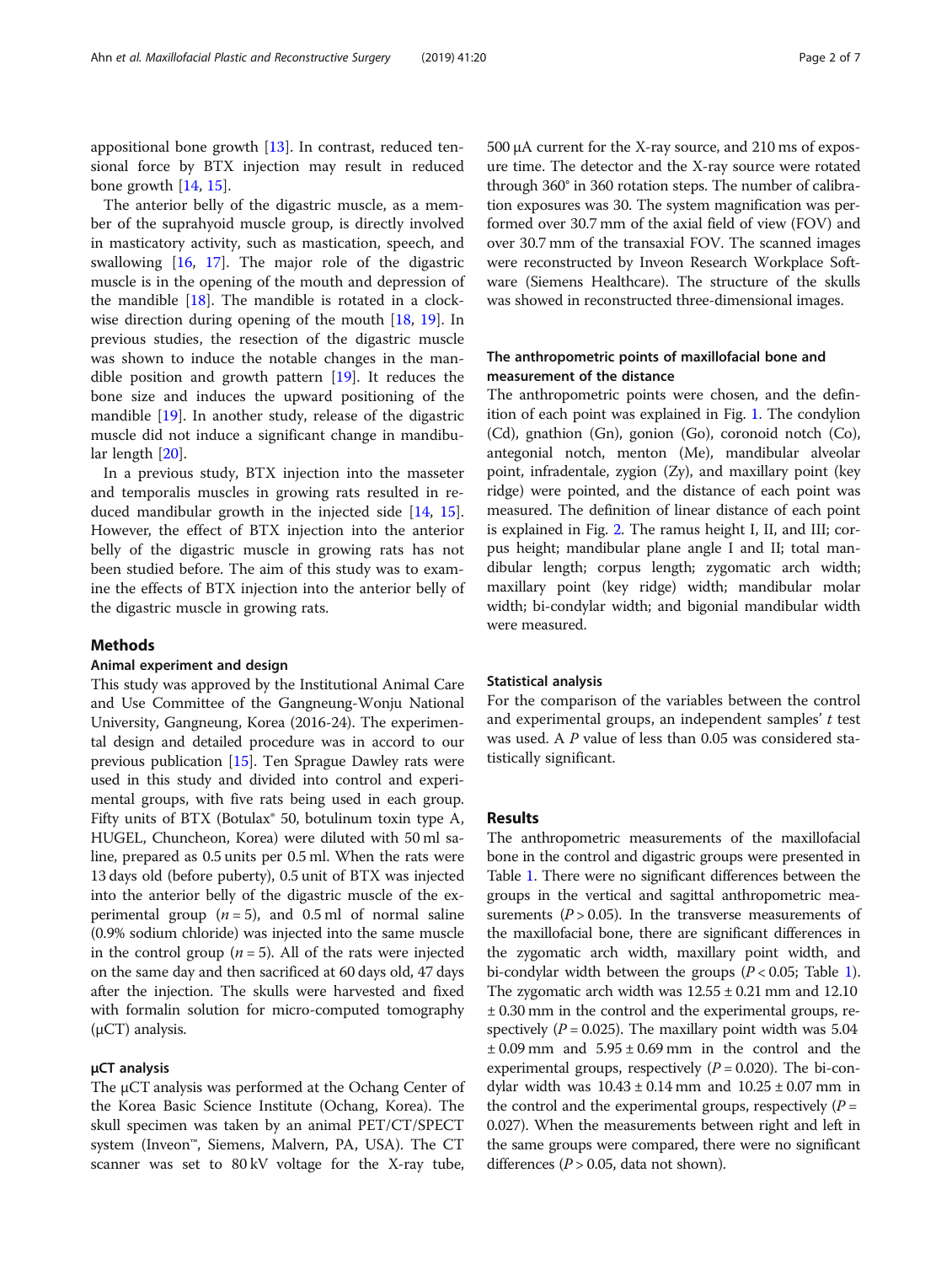<span id="page-2-0"></span>

## **Discussion**

In this study, BTX injection into the anterior belly of the digastric muscle in growing rats showed an increased width of maxillary posterior arch and a decreased width of mandibular condyles (Table [1](#page-3-0)). Maxillofacial bony growth is affected by the surrounding soft tissue and muscular activity. The hypofunction of the masticatory muscle affects the bone shape and morphology, and it reduces the growth of the maxillofacial bone [\[21\]](#page-6-0). BTX as a neurotoxin reversibly induces muscle paralysis and effectively reduces muscle power [\[22\]](#page-6-0). When BTX is administered into a masticatory muscle, such as the masseter or temporalis muscle, of growing animals, decreased growth of the maxillofacial bone is observed and the size of bone is significantly reduced [\[23\]](#page-6-0). In this study, BTX was injected into the

anterior belly of the digastric muscle, and the BTX-injected group showed significant changes in the width of the maxillofacial bone compared to the saline-injected control group ( $P < 0.05$ , Table [1\)](#page-3-0). To the best of our knowledge, this is the first report on the effects of BTX injection into the anterior belly of the digastric muscle in growing animals.

The anterior belly of the digastric muscle, as a member of the suprahyoid muscle group, is directly involved in masticatory activity, such as mastication, speech, and swallowing  $[16, 17]$  $[16, 17]$  $[16, 17]$ . The major role of the digastric muscle is in the opening of the mouth and depression of the mandible [[18\]](#page-6-0). The mandible is rotated in a clockwise direction during opening of the mouth [\[18](#page-6-0), [19\]](#page-6-0). In previous studies, the resection of the digastric muscle was shown to induce the notable changes in the



Fig. 2 Anthropometric measurements in the maxillofacial bone of rats. (1) Ramus height I: distance between the Cd and Gn. (2) Ramus height II: distance between the Co and Gn. (3) Ramus height III: distance between the Co and antegonial notch. (4) Corpus height: distance between the mandibular alveolar point and Me. (5) Mandibular plane angle I: angle between the line of Cd-Gn and Gn-Me. (6) Mandibular plane angle II: angle between the line of Go-Gn and Gn-Me. (7) Total mandibular length: distance between the Cd and infradentale. (8) Corpus length: distance between the Go and infradentale. (9) Zygomatic arch width: distance between the bilateral Zy. (10) Maxillary point (key ridge) width: distance between the bilateral key ridge point. (11) Mandibular molar width: distance between the bilateral mesiobuccal cusps of the mandibular first molars. (12) Bicondylar width: distance between the bilateral Cd. (13) Bigonial mandibular width: distance between the bilateral Go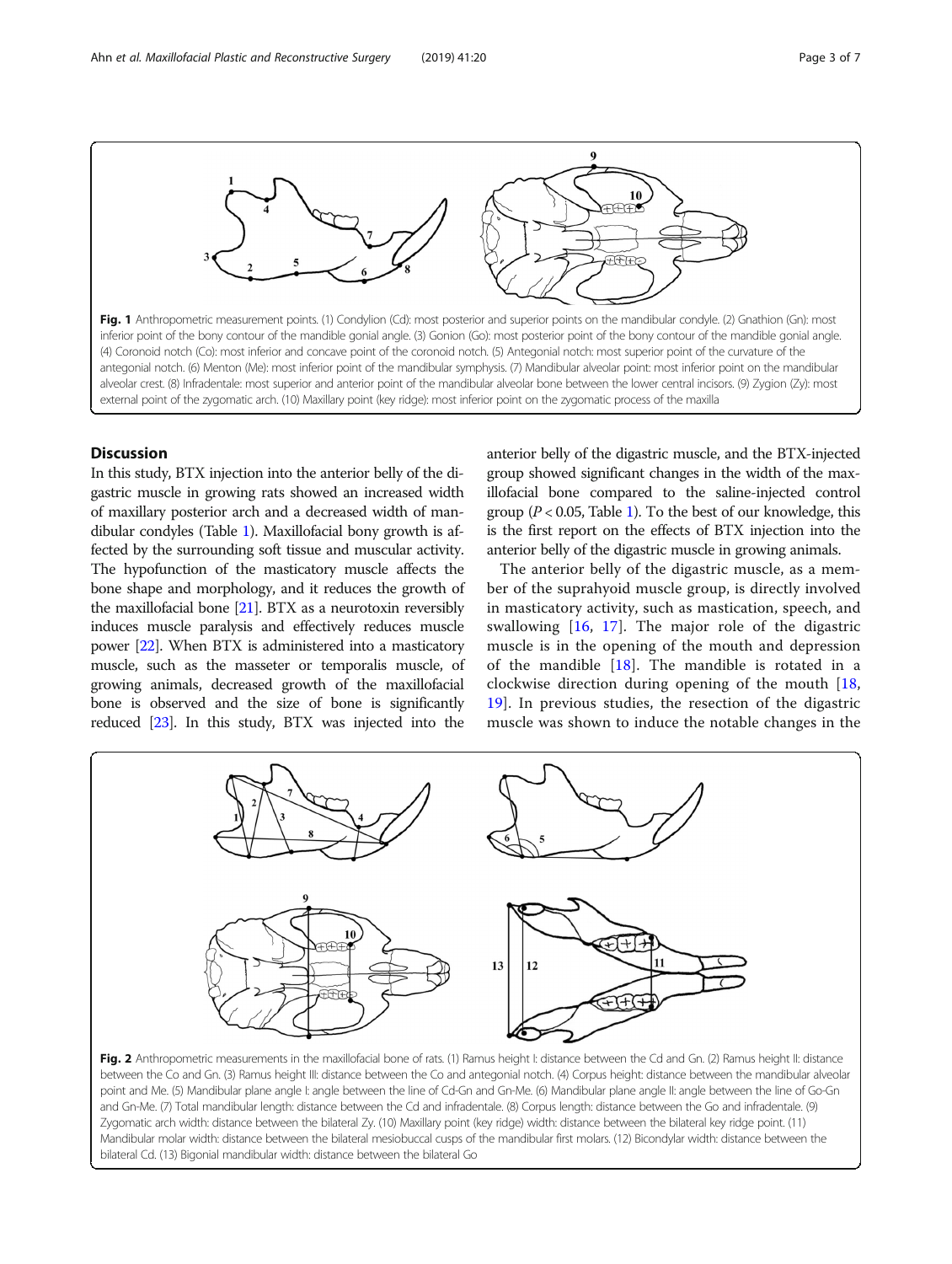| Variables                          | Control<br>$Mean \pm SD$ | Digastric<br>Mean $\pm$ SD | $P$ value |
|------------------------------------|--------------------------|----------------------------|-----------|
|                                    |                          |                            |           |
| Ramus height I                     | $5.44 \pm 0.17$          | $5.42 \pm 0.18$            | 0.872     |
| Ramus height II                    | $4.09 \pm 0.22$          | $3.99 \pm 0.20$            | 0.480     |
| Ramus height III                   | $3.87 \pm 0.20$          | $3.91 \pm 0.16$            | 0.754     |
| Corpus height                      | $2.11 \pm 0.33$          | $2.25 \pm 0.15$            | 0.283     |
| Sagittal measurement               |                          |                            |           |
| Mandibular plane angle I (degree)  | $107.72 \pm 2.20$        | $108.12 \pm 2.92$          | 0.791     |
| Mandibular plane angle II (degree) | $154.26 \pm 4.27$        | $158.17 \pm 7.83$          | 0.266     |
| Total mandibular length (mm)       | $11.50 \pm 0.21$         | $11.59 \pm 0.30$           | 0.524     |
| Corpus length (mm)                 | $9.91 \pm 0.84$          | $10.60 \pm 0.38$           | 0.142     |
| Transverse measurement (mm)        |                          |                            |           |
| Zygomatic arch width               | $12.55 \pm 0.21$         | $12.10 \pm 0.30$           | $0.025*$  |
| Maxillary point (key ridge) width  | $5.04 \pm 0.09$          | $5.95 \pm 0.69$            | $0.020*$  |
| Mandibular molar width             | $4.46 \pm 0.13$          | $4.40 \pm 0.22$            | 0.600     |
| Bicondylar width                   | $10.43 \pm 0.14$         | $10.25 \pm 0.07$           | $0.027*$  |
| Bigonial mandibular width          | $9.76 \pm 0.41$          | $9.29 \pm 0.26$            | 0.068     |
| $(*P < 0.05)$                      |                          |                            |           |

<span id="page-3-0"></span>Table 1 Comparison of the anthropometric measurement of the maxillofacial bone in control and experimental group

mandible position and growth pattern [\[19](#page-6-0)]. It reduces the bone size and induces the upward positioning of the mandible [[19\]](#page-6-0). In another study, release of the digastric muscle did not induce a significant change in mandibular length [\[20](#page-6-0)]. In our experiment, the experimental group did not show any significant changes in the mandibular length and height (Table 1). However, there was a significant difference in the width of the maxillofacial bone (Fig. [3](#page-4-0)). The experimental group showed a significantly decreased zygomatic arch width  $(P = 0.025)$ , increased maxillary point width  $(P = 0.020)$ , and decreased bi-condylar width  $(P = 0.027)$  compared to the control group.

This result indicates that BTX injections into the digastric muscle in growing rats induced the significant changes in the maxillofacial bony width (Table 1). The cause of the increased bony width in the experimental group can be explained by the change of balance among the masticatory muscles due to the decreased muscle power of the anterior belly of the digastric muscle. The digastric muscle's role in opening the mouth is shared with other mouth-opening muscles, such as the lateral pterygoid muscle [\[24\]](#page-6-0). The jaw-opening movement can be performed by the function of the anterior belly of the digastric muscle and inferior head of the lateral pterygoid muscle  $[18]$  $[18]$ . The inferior head of the lateral pterygoid muscle originates from the pterygoid plate of the sphenoid bone and inserted into the neck of the condyle [[25\]](#page-6-0). It induces the sliding movement of the condyle head along the articular eminence and contributes to the condyle rotation and mandible protrusion [[26\]](#page-6-0). The hypofunction of a specific masticatory muscle influences the other masticatory muscle's power, thus acting synergistically with the weakened muscle. This weakness can lead to the increase of synergistic muscle activity to compensate for the muscle weakness [\[27\]](#page-6-0). Based on this fact, the hypofunction of the anterior belly of the digastric muscle could affect the activity of the lateral pterygoid muscle that acts synergistically during jaw opening.

The distance between the most posterior and superior points of each condyle was significantly decreased in the experimental group ( $P = 0.027$ ). Reduced activity of the digastric muscle could be compensated by elevated activity of the lateral pterygoid muscle. In previous studies, the hyperactivity of the lateral pterygoid muscle was shown to affect the growth and development of the mandibular condyle [[28](#page-6-0)]. Electronic stimulation of the lateral pterygoid muscle increases the muscle activity, and the maturation and calcification, of the chondrocyte in the mandibular condyle [\[28](#page-6-0)]. The resection of the lateral pterygoid muscle significantly reduces the growth of condyle cartilage and the mitotic activity of the cartilage [[29](#page-6-0), [30\]](#page-6-0). The lateral pterygoid muscle is inserted in the mandibular condyle and disc from the lateral surface of pterygoid plate [\[25\]](#page-6-0). The activity of this muscle affects the condyle and disc development. However, the effect on the condyle growth direction has not been adequately studied. Considering the direction of tension force applied to the condyle head during lateral pterygoid muscle action [[25\]](#page-6-0), hyperactivity of the lateral pterygoid muscle could change the growth direction of the mandibular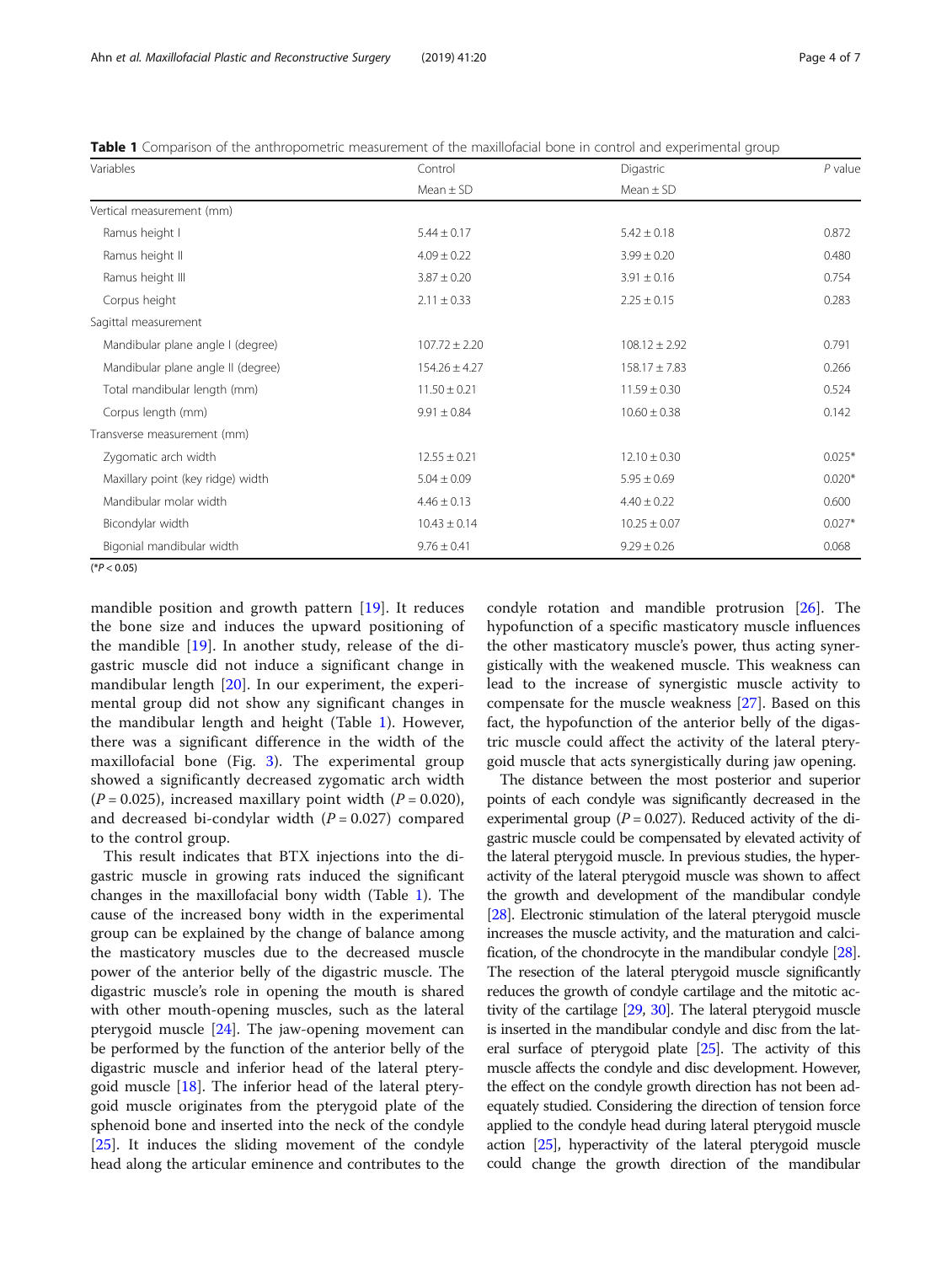<span id="page-4-0"></span>

condyle, which might lead to inter-condylar width decrease in the experimental group (Fig. [4](#page-5-0)).

The width of the maxillary point was significantly increased in the experimental group  $(P = 0.020)$ . The maxillary point was defined as the most inferior point on the zygomatic process of the maxilla, and the changes in the maxillary width can be confirmed by the distance of this point [\[21\]](#page-6-0). The transverse growth of the maxilla is affected by the maturation of the mid-palatal suture [\[31](#page-6-0)]. Before the fusion of this suture, the maxilla width could be changed by applied mechanical force on the palate [[32](#page-6-0)]. The expansive mechanical force using an orthopedic appliance encourages bony remodeling in the mid-palatal suture of rats [[33](#page-6-0)]. Orthodontists have used the palatal extension appliance to correct a narrow maxilla in adolescent patients [[34](#page-6-0)]. If the power of the lateral pterygoid muscle is elevated to compensate for the digastric muscle hypofunction, the pterygoid plate receives the tension force to the posterolateral direction parallel to the muscle direction and it may contribute to the increase of the maxillary width (Fig. [4](#page-5-0)).

The transverse width of the maxilla and growth of the mid-palatal suture is affected by the masticatory muscle function and occlusal force on the tooth [\[35](#page-6-0)]. Rats on a hard food diet show a greater transverse dimension of the maxilla and dental arch due to the increased occlusal loading [[36\]](#page-6-0). The rats that had masticatory hypofunction showed significantly decreased maxillary width compared to the normal rats [\[21](#page-6-0)]. The hypofunction of the digastric muscle can affect dental occlusion through changes of the mandibular position [[24\]](#page-6-0). The resection

of the suprahyoid muscle induces the upward positioning of the mandible, and the paralysis of the digastric muscle induces the counter-clockwise rotation of the mandible [\[19](#page-6-0), [24\]](#page-6-0). This positional change of the mandible contributes to establishment of the stable dental occlusion and effective masticatory activity. In clinical practice, BTX injection into the digastric muscle has been used for the treatment of malocclusion [[24\]](#page-6-0). The patient who has an anterior open-bite after mandible fracture surgery receives BTX into the digastric muscle, and the counter-clock wise rotation of the mandible and stable occlusion can be achieved after treatment [\[1\]](#page-6-0). The patient who has BTX injected into the digastric muscle after orthognathic surgery shows more stable occlusion and reduced postoperative relapse [[1\]](#page-6-0). According to the previous study, BTX injection into the digastric muscle is an effective treatment for stable occlusion and it will lead to an increase of occlusal loading on the tooth [\[1](#page-6-0), [24\]](#page-6-0). This improved masticatory activity may contribute to an increase in the transverse width of the maxilla.

In this study, BTX was given subcutaneously by insulin syringe. As the animal was too small, the application of image guiding technique was impossible. BTX was expected to diffuse and influence on the muscles adjacent to injection site. As an isolated effect could not be expected in BTX injection, the application of image guiding technique was of little value. In addition, the suprahyoid muscles do group function. Thus, minute leakage of BTX into other suprahyoid muscles would not change the conclusion of this study.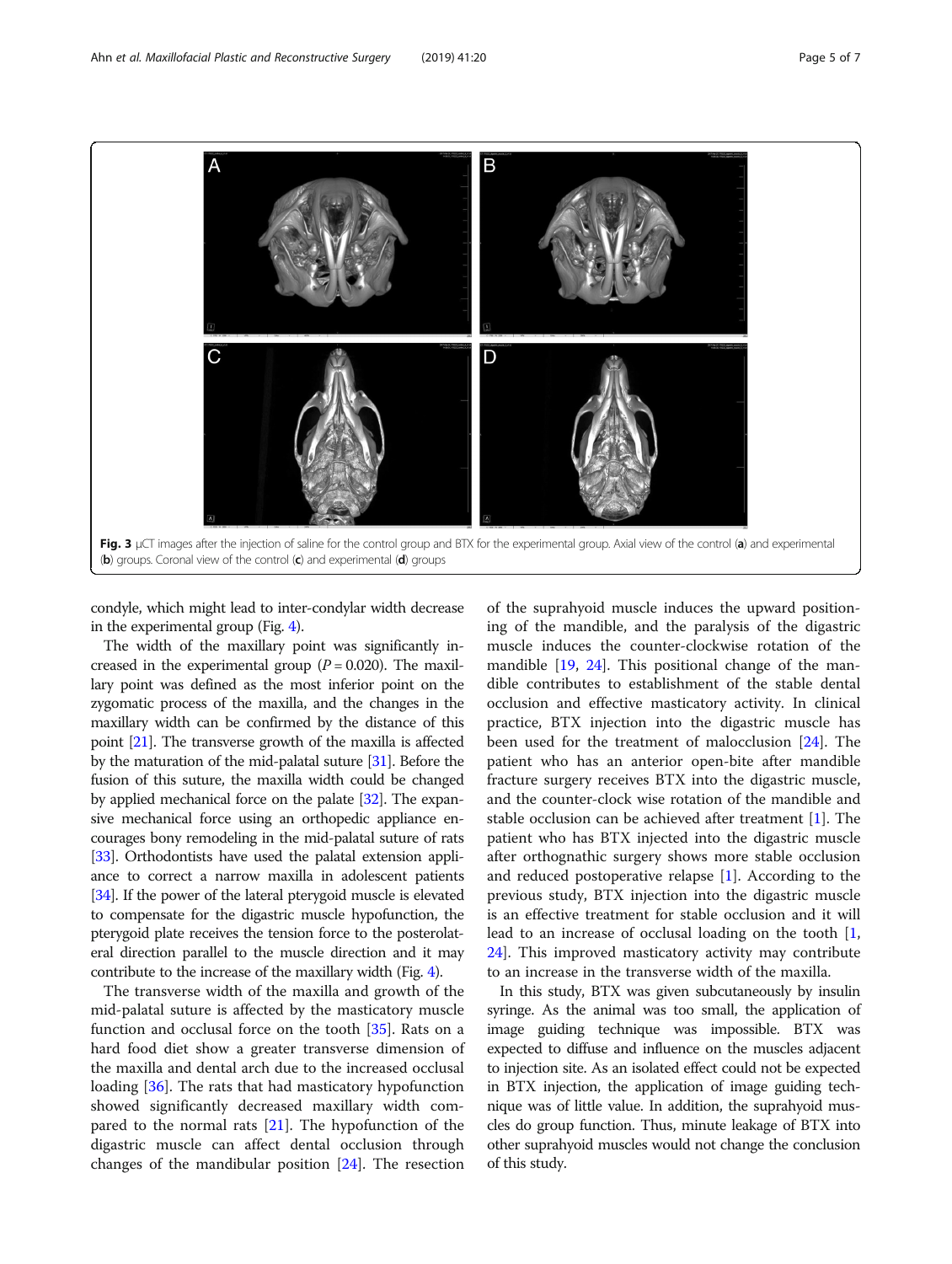<span id="page-5-0"></span>

#### Conclusion

In this study, we administrated BTX into the anterior belly of the digastric muscle of growing rats and it induced a significant change in the transverse width of the maxillofacial bone. The changes in the transverse width could possibly be due to the change of the masticatory muscle activity to compensate for the digastric muscle hypofunction. As the joint structure of rats is different from that of humans, BTX injection effects on growing humans may be different from the results of current animal experiments. Additional extensive studies should be followed for clinical applications.

#### Abbreviations

BTX: Botulinum toxin A; μCT: Micro-computed tomography

#### Acknowledgements

This work was carried out with the support of "Cooperative Research Program for Agriculture Science and Technology Development (Project no. PJ01313902)" Rural Development Administration, Republic of Korea.

#### Funding

This work was carried out with the support of "Cooperative Research Program for Agriculture Science and Technology Development (Project no. PJ01313902)" Rural Development Administration, Republic of Korea.

#### Availability of data and materials

All datasets used in this study were shown in this paper.

#### Authors' contributions

This study was designed by AJ and KSG. KMK did the animal experiment and μCT analysis. Data collection and analysis were done by JI and SH. SH and KSG wrote a manuscript and performed critical review. All authors read and approved the final manuscript.

#### Ethics approval and consent to participate

This study was approved by the Institutional Animal Care and Use Committee of the Gangneung-Wonju National University, Gangneung, Korea (2016-24).

#### Consent for publication

This manuscript does not contain any individual person's identifier (including individual details, images or videos).

#### Competing interests

The authors declare that the authors have no competing interests as defined by Nature Research, or other interests that might be perceived to influence